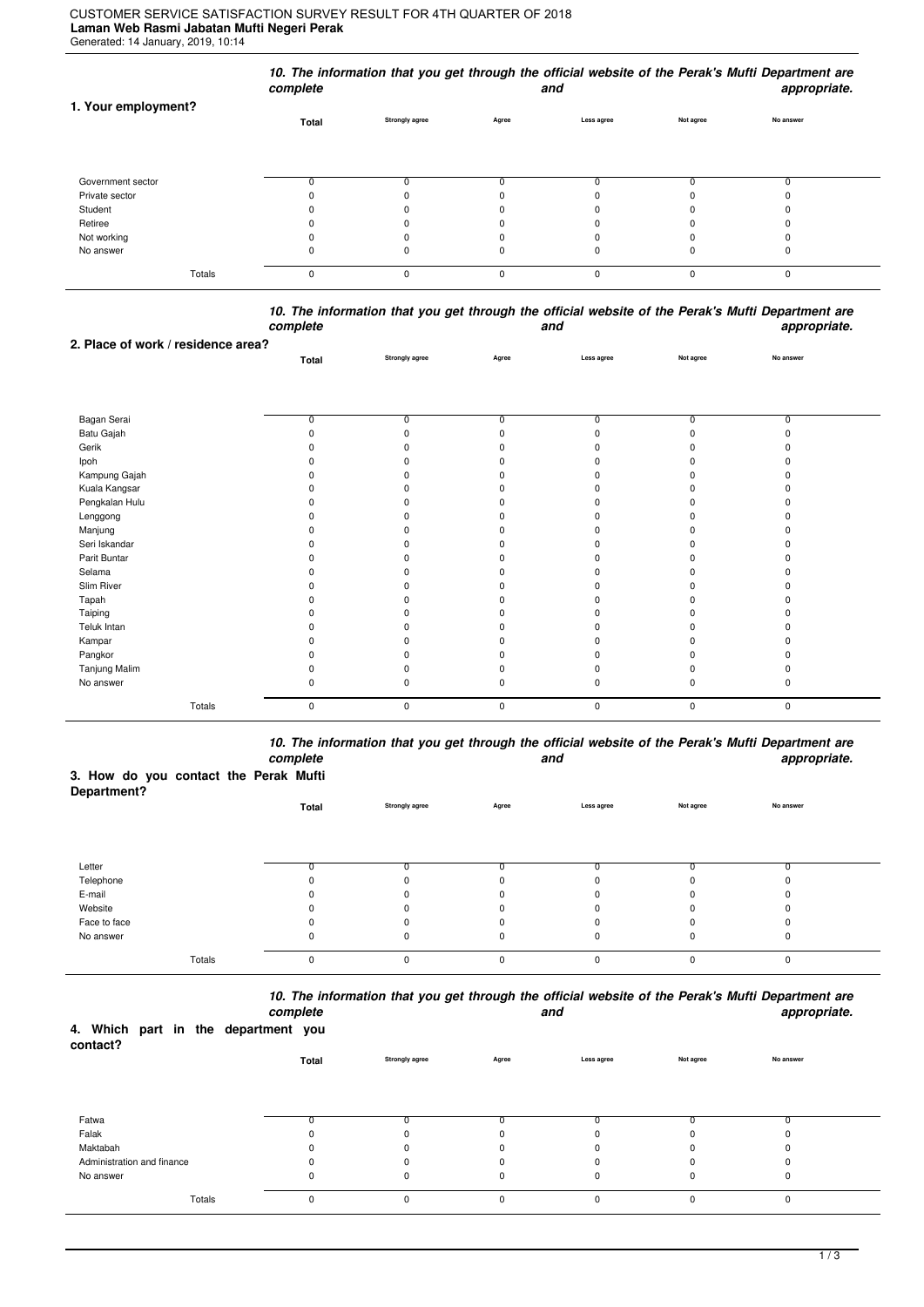| 5. Please indicate the services provided by      | complete |                       |          | and        |           | 10. The information that you get through the official website of the Perak's Mufti Department are<br>appropriate. |
|--------------------------------------------------|----------|-----------------------|----------|------------|-----------|-------------------------------------------------------------------------------------------------------------------|
| this department.                                 | Total    | <b>Strongly agree</b> | Agree    | Less agree | Not agree | No answer                                                                                                         |
| The Issuance Of Fatwa                            | 0        | 0                     | 0        |            | 0         | 0                                                                                                                 |
| Management Of Tauliah                            |          |                       |          |            |           |                                                                                                                   |
| Self Declaration Friday                          |          |                       |          |            |           |                                                                                                                   |
| <b>Islamic Concern</b>                           |          |                       |          |            |           |                                                                                                                   |
| Determination / Check Direction Of<br>Qiblah     | 0        | $\Omega$              | n        |            | C         | ŋ                                                                                                                 |
| Preparation Of Hijri Timetable / Prayer<br>Times | 0        | $\Omega$              | O        | $\Omega$   | $\Omega$  | $\Omega$                                                                                                          |
| Sun's Observation / Moon's Observation           | 0        | $\Omega$              |          |            |           |                                                                                                                   |
| No answer                                        | n        |                       |          |            |           | 0                                                                                                                 |
| Totals                                           | 0        | $\Omega$              | $\Omega$ | $\Omega$   | $\Omega$  | 0                                                                                                                 |

## *10. The information that you get through the official website of the Perak's Mufti Department are* **and** and **appropriate.**

|                    |  | complete                                    |
|--------------------|--|---------------------------------------------|
|                    |  | 6. Your opinion about management            |
|                    |  | ccredited teaching service to teach Islamic |
| in state of Perak. |  |                                             |

| <b> .</b>         | Total    | <b>Strongly agree</b> | Agree    | Less agree | Not agree | No answer |  |
|-------------------|----------|-----------------------|----------|------------|-----------|-----------|--|
|                   |          |                       |          |            |           |           |  |
| Excellent         |          |                       |          |            |           |           |  |
| Very satisfactory |          |                       |          |            |           |           |  |
| Satisfactory      |          |                       |          |            |           |           |  |
| Less satisfactory |          |                       |          |            |           |           |  |
| Not satisfactory  |          |                       |          |            |           |           |  |
| No answer         | O        |                       |          |            |           |           |  |
| Totals            | $\Omega$ | 0                     | $\Omega$ | $\Omega$   |           |           |  |

## *10. The information that you get through the official website of the Perak's Mufti Department are*

| Recognition credential of<br>7.<br>teaching to candidates who managed to<br>brings many benefits to the community. | complete<br>Islamic |                       |              | and        |           | TV. The importation that you get through the onicial website of the Felax's multi-bepartment are<br>appropriate. |
|--------------------------------------------------------------------------------------------------------------------|---------------------|-----------------------|--------------|------------|-----------|------------------------------------------------------------------------------------------------------------------|
|                                                                                                                    | Total               | <b>Strongly agree</b> | Agree        | Less agree | Not agree | No answer                                                                                                        |
| Strongly agree                                                                                                     |                     |                       |              | 0          |           |                                                                                                                  |
| Agree                                                                                                              |                     |                       |              |            |           |                                                                                                                  |
| Less agree                                                                                                         |                     |                       |              |            |           |                                                                                                                  |
| Not agree                                                                                                          |                     |                       |              | n          |           |                                                                                                                  |
| No answer                                                                                                          |                     |                       |              | 0          |           |                                                                                                                  |
| Totals                                                                                                             | $\Omega$            | O                     | <sup>0</sup> | $\Omega$   |           | $\Omega$                                                                                                         |

*10. The information that you get through the official website of the Perak's Mufti Department are* **and** and **appropriate.** 

**8. Service of checking qiblah direction that provided is:**

| provided is.      | Total | <b>Strongly agree</b> | Agree    | Less agree | Not agree | No answer |  |
|-------------------|-------|-----------------------|----------|------------|-----------|-----------|--|
|                   |       |                       |          |            |           |           |  |
| Excellent         |       |                       |          |            |           |           |  |
| Very satisfactory |       | $\Omega$              |          |            |           |           |  |
| Satisfactory      |       | 0                     |          |            |           |           |  |
| Less satisfactory |       | 0                     |          |            |           |           |  |
| Not satisfactory  |       |                       |          |            |           |           |  |
| No answer         | 0     | 0                     |          | 0          | 0         | υ         |  |
| Totals            | 0     | 0                     | $\Omega$ | $\Omega$   | $\Omega$  | 0         |  |